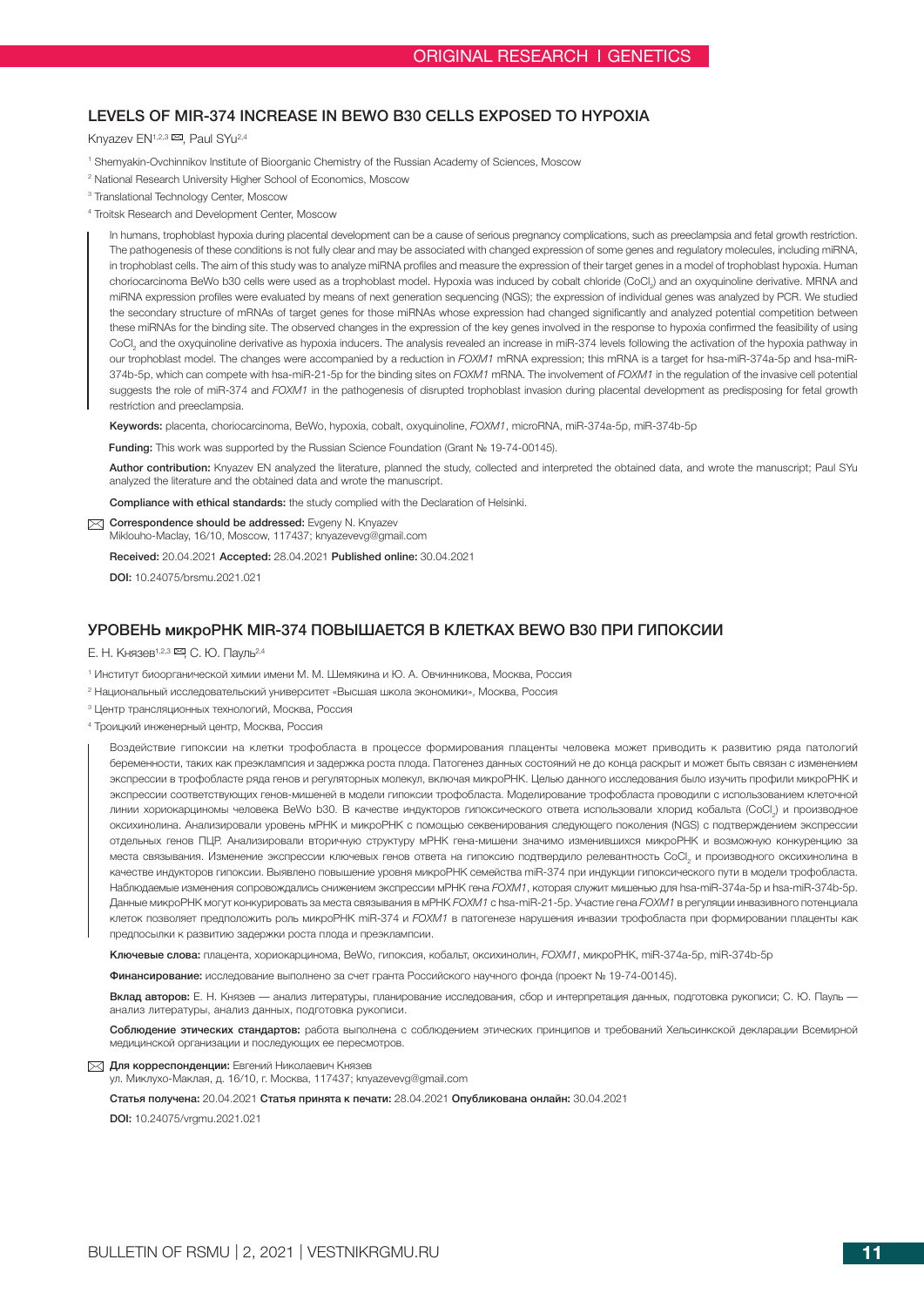The maintenance of homeostasis during fetal development is essential for a healthy pregnancy. In pregnancy, trophoblast cells replace the endothelial lining of uterine spiral arteries, making them insensitive to systemic tone regulators and thus ensuring a constant blood flow to the placenta and the fetus. Inflammation and severe hypoxia impair trophoblast invasion [1], which is believed to be one of the major causes of preeclampsia, a severe pregnancy complication. MicroRNA (miRNA) secreted by trophoblast cells in the setting of hypoxia may be markers of impending preeclampsia and, at the same time, a pathogenic component of this condition due to their role as regulators of gene expression [2–4].

*In vitro* trophoblast models employ human choriocarcinoma cell lines, like BeWo b30: they are not susceptible to contact inhibition, can form confluent cell layers, have high motility [5], and therefore can be used as both villous or extravillous trophoblast models. The use of microfluidic platforms allows researchers to bring a trophoblast model closer to the actual conditions inside the organism [6, 7].

The activation of the hypoxia signaling pathway is associated with the transcription of hypoxia-inducible factor (HIF) targets. One of the classical ways to model chemical hypoxia is through exposure of the cell to cobalt (II) chloride, a compound that causes an elevation of HIF levels in the cell [8]. Derivatives of 8-oxyquinoline (OD), too, are capable of activating the hypoxia pathway by stabilizing HIF in the cell [9]. OD effects on BeWo b30 cells imitate the effects of hypoxia in the placental trophoblast [10].

The aim of this study was to analyze miRNA profiles and the expression of miRNA target genes in a model of trophoblast hypoxia.

## METHODS

BeWo b30 cells were kindly provided by Prof. Dr. Christiane Albrecht (University of Bern, Switzerland) with permission from Prof. Dr. Alan Schwartz (Washington University in St. Louis, USA). The obtained cells were grown in 6-well plates, growth area 9.6 cm<sup>2</sup> (Corning; USA) in Gibco DMEM, high glucose (Thermo Fisher Scientific; USA) supplemented with 10% Gibco FBS One Shot (Thermo Fisher Scientific; USA), 1% Gibco MEM NEAA (100X) and 1% Gibco Pen Strep (100X). Upon reaching 80% confluence, the cells were transferred to a fresh medium that did not contain any chemical inducers of hypoxia or to a medium supplemented with 5 µM OD 4896-3212 (ChemRar High-Tech Center; Russia) or with 300 µM cobalt (II) chloride (Sigma-Aldrich; USA). After 24 h, the cells were lysed in a Qiazol Lysis Reagent (Qiagen; Germany), and RNA was extracted by means of phenol-chloroform extraction [11] using a miRNeasy Mini Kit (Qiagen; Germany). RNA concentrations were measured with a NanoDrop 1000 spectrophotometer (Thermo Fisher Scientific; USA). RNA quality control was performed in an Experion automated electrophoresis system (Bio-Rad; USA). RNA Quality Indicator (RQI) was at least 9 for all the trialed samples.

Libraries for next generation sequencing (NGS) were prepared using an NEBNext Multiplex Small RNA Library Prep Kit for Illumina (New England Biolabs; USA) and Illumina Stranded mRNA Library Prep Kit (Illumina; USA). The libraries were then sequenced in a NextSeq 500 System (Illumina; USA).

To analyze the expression of individual genes, 500 ng total RNA was reverse-transcribed using an M-MLV RT Kit (Evrogen; Russia). The obtained DNA was amplified by real-time PCR using qPCRmix-HS SYBR reagents (Evrogen; Russia). Differences in mRNA and miRNA expression between BeWo b30 cultures

exposed and unexposed to hypoxia inducers were analyzed using Student's *t*-test and the Benjamini–Hochberg procedure for multiple comparisons to control the False Discovery Rate (FDR). Differential expression analysis was conducted using DESeq2 v1.28.1 [12] Differences in the expression of highly represented miRNA and mRNA were considered significant at FDR-*p* < 0.05 and log2 fold change not less than 0.4 [13].

## RESULTS

The analysis of publications investigating the effects of hypoxia on the transcriptome of various cells allowed to identify a number of key genes involved in the cell response to hypoxia [14]. The expression of these genes in BeWo b30 cells exposed to OD and CoCl<sub>2</sub> was estimated from NGS data (Table 1). The expression of all genes listed in Table 1 changed significantly (*p* < 0.05), except for the genes *CDKN1A* and *ENO1* in the cells exposed to OD and the genes *SLC2A1* and *TMEM45A* in the cells exposed to CoCl<sub>2</sub>. Interestingly, the expression of the *EPO* gene, which encodes erythropoietin, decreased in BeWo b30 cells exposed to cobalt, whereas under true hypoxia with low oxygen levels its expression increases [14], just like in BeWo b30 cells exposed to OD.

To verify the results of sequencing and confirm the activation of key hypoxia-responsive genes, the expression of *BNIP3*, *SLC2A3*, *PDK1* and *VEGFA* in BeWo b30 cells was evaluated by PCR. *ACTB* and *GUSB* were used as reference genes. PCR confirmed that the expression of the listed genes had been activated (Table 2).

Among highly expressed miRNAs accounting for over 95% of all BeWo b30 miRNAs, those miRNAs were identified whose level had changed significantly in the setting of chemically induced hypoxia. Those included 7 miRNAs expressed in BeWo b30 cells exposed to OD (Table 3) and 16 miRNAs expressed in BeWo b30 cells exposed to CoCl<sub>2</sub> (Table 4); only 2 miRNAs (hsa-miR-374a-5p and hsa-miR-374b-5p) occurred in both lists.

We analyzed the expression of hsa-miR-374a-5p and hsamiR-374b-5p targets in BeWo b30 cells exposed to OD and CoCl<sub>2</sub>. An earlier study reports that hsa-miR-374b-5p can regulate *FOXM1* expression in SiHa cervical cancer cells [15]. In our study, *FOXM1* expression in BeWo b30 cells decreased significantly after exposure to OD and CoCl<sub>2</sub> (1.7 and 2.6-fold, respectively). Previously, it was shown that hsa-miR-21-5p can caused a decline in *FOXM1* expression [16]; so, we analyzed the seed regions of hsa-miR-21-5p, hsa-miR-374a-5p and hsa-miR-374b-5p, to reveal that each of these 3 miRNAs has only one binding site in the 3'-untranslated FOXM1 mRNA region (see the Figure).

## **DISCUSSION**

Cell responses to hypoxia may vary, which shows in the activation of different genes and in the varying degrees of such activation. An earlier literature analysis identified a number of key genes activated in all cells exposed to hypoxia [14]. The expression of those genes was also elevated in our BeWo b30 cells exposed to OD and CoCl<sub>2</sub>, suggesting the activation of the HIF pathway. There are reports that BeWo cells exposed to CoCl<sub>2</sub> overexpress glucose transporter 1 (GLUT1) encoded by the *SLC2A1* gene [17–19]. These reports are consistent with our findings. Interestingly, the expression of the *EPO* gene, which encodes erythropoietin, declined in BeWo b30 cells exposed to  $CoCl<sub>2</sub>$ , whereas true hypoxia with low oxygen levels causes an increase in *EPO* expression [14], just like in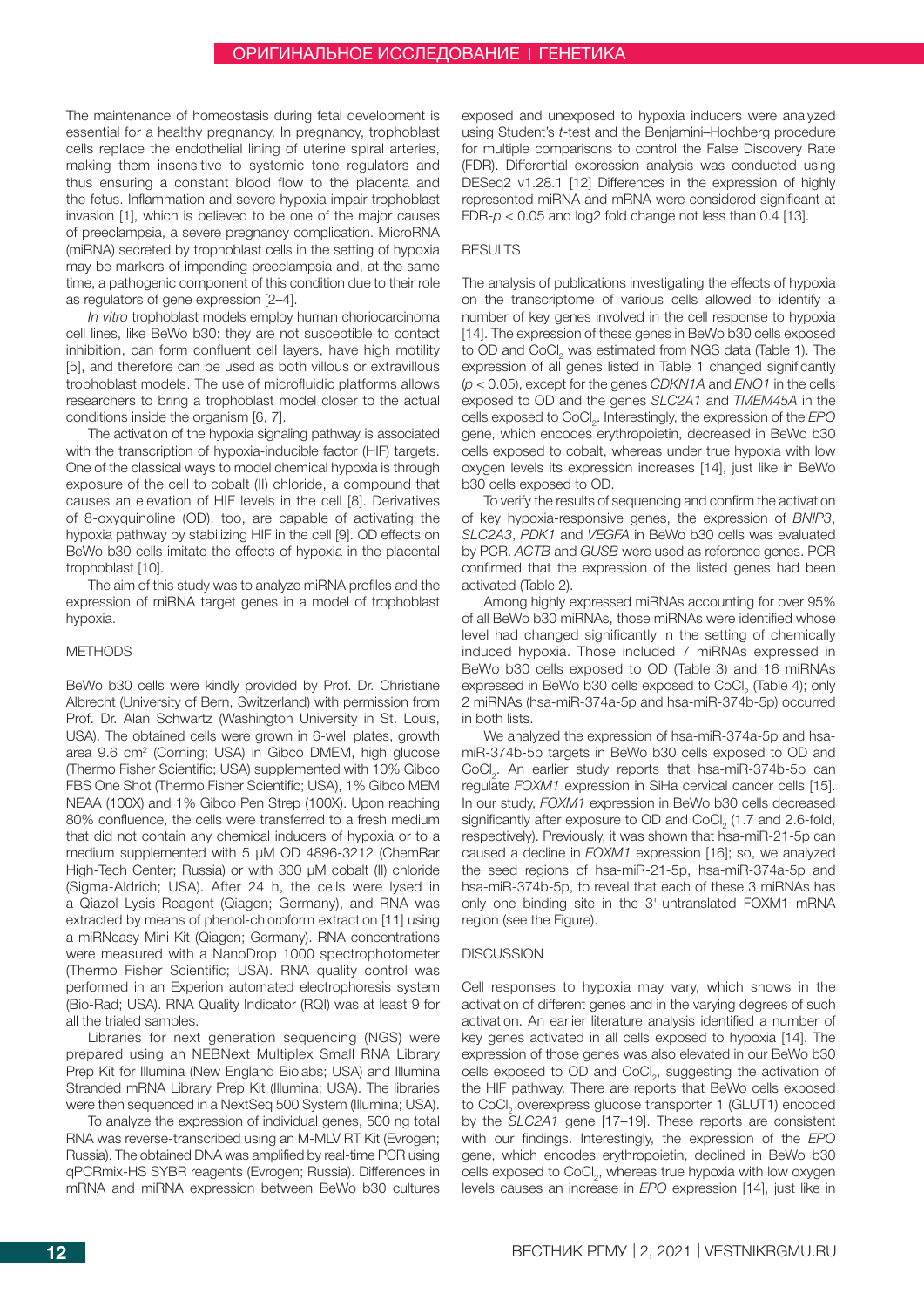| Table 1. Expression of key genes involved in response to hypoxia in BeWo b30 cells (based on sequencing data) |  |
|---------------------------------------------------------------------------------------------------------------|--|
|---------------------------------------------------------------------------------------------------------------|--|

| Gene             | log <sub>2</sub> fold change |                               |
|------------------|------------------------------|-------------------------------|
|                  | Exposure to OD               | Exposure to CoCl <sub>2</sub> |
| DDIT4            | 3.5                          | 3.6                           |
| KDM3A            | 1.8                          | 3.6                           |
| BNIP3            | 2.3                          | 3.3                           |
| NDRG1            | 3.4                          | 3.2                           |
| SLC2A3           | 3.1                          | 2.8                           |
| BHLHE40          | 2.8                          | 2.6                           |
| P4HA1            | 2.9                          | 2.5                           |
| PDK1             | 1.7                          | 2.3                           |
| ANKRD37          | $3.2\,$                      | $\overline{2}$                |
| <b>VEGFA</b>     | $1.6\,$                      | $1.9$                         |
| ERO1A            | 1.7                          | 1.9                           |
| ALDOC            | 4.4                          | 1.8                           |
| CDKN1A           | $0.6^{\star}$                | 1.3                           |
| STC2             | 1.3                          | 1.1                           |
| ENO <sub>1</sub> | $0.6*$                       | $\mathbf{1}$                  |
| SLC2A1           | 1.4                          | $0.7*$                        |
| TMEM45A          | $\overline{c}$               | $0.1*$                        |
| <b>EPO</b>       | 1.4                          | $-1.5$                        |

Note: \* *—* designates FDR-*p* > 0.05; for other genes, FDR-*p* < 0,05.

BeWo b30 cells exposed to OD. It was shown previously that HIF can directly increase *EPO* expression in BeWo cells [20]. In another study, the level of *EPO* expression in BeWo cells was undetectable, which did not allow the researchers to assess how CoCl<sub>2</sub> and hypoxia affected its expression [21]. Cobalt is known to stimulate erythropoietin expression in the kidneys [22]. *EPO* expression is controlled by HIF-2α, and though cobalt generally induces both HIF-1α, and HIF-2α, it did not affect *EPO* expression in liver cancer cell lines Huh7 and HepG2 [23]. Perhaps, the expression of this gene may be dependent not only on the activation of the HIF signaling pathway but also on other tissue-specific factors.

Exposure of trophoblast cells to hypoxia can induce the release of certain molecules, including hypoxia-associated miRNA [24]. MiRNA released by the cell can affect the neighboring cells; shifts in miRNA expression may determine the scope of miRNA effects. However, microRNA concentrations in the producing cell have to be sufficiently for such effects to occur. Therefore, we selected 10% of miRNAs that were present in the highest concentrations in the BeWo b30 culture and then identified those whose expression had changed significantly following BeWo b30 exposure to OD or  $CoCl<sub>2</sub>$ . Interestingly, of all miRNAs whose expression had significantly changed after exposure to OD or CoCl<sub>2</sub> (7 and 16 miRNAs respectively) only 2 (hsa-miR-374a-5p and hsa-miR-374b-5p) responded with overexpression to both hypoxia inducers. These 2 miRNAs are encoded in the X-chromosome in the introns of the *FTX* gene that codes for the long non-coding RNA participating in the inactivation of the X-chromosome. The miR-374 family members participate in the regulation of cell

Table 2. Expression of key genes involved in response to hypoxia in BeWo b30 cells (based on PCR data)

| Gene         | Linear fold change* |                               |
|--------------|---------------------|-------------------------------|
|              | Exposure to OD      | Exposure to CoCl <sub>2</sub> |
| BNIP3        | 3.7                 |                               |
| SLC2A3       | 2.2                 | 3.6                           |
| PDK1         | 1.7                 | 2.4                           |
| <b>VEGFA</b> | 1.6                 | 3.1                           |

Note: \* *—* FDR-*p* < 0,05.

Table 3. MiRNA with significantly changed expression after exposure to OD

| miRNA             | log, fold change | $FDR-p$              |
|-------------------|------------------|----------------------|
| hsa-miR-96-5p     | $\downarrow$ 0.5 | $1.8 \times 10^{-3}$ |
| hsa-miR-21-5p     | 10.4             | $2.7 \times 10^{-2}$ |
| hsa-miR-429       | 10.5             | $4.2 \times 10^{-4}$ |
| hsa-miR-374b-5p   | 10.5             | $6.6 \times 10^{-3}$ |
| hsa-miR-374a-5p   | 10.5             | $1.4 \times 10^{-3}$ |
| hsa-miR-26b-5p    | 10.6             | $8.0 \times 10^{-8}$ |
| hsa-miR-181a-2-3p | 10.7             | $3.8 \times 10^{-7}$ |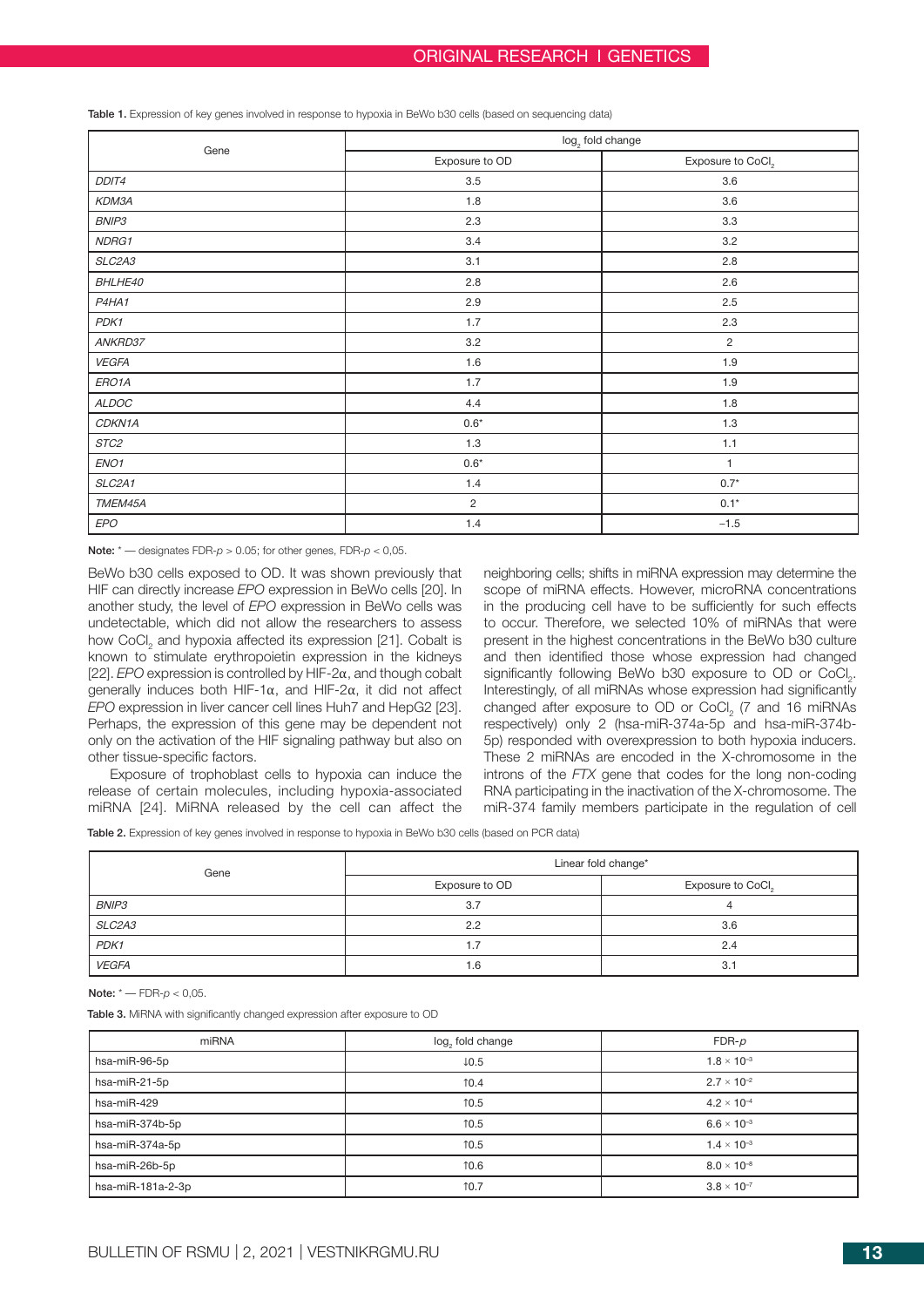Table 4. MiRNA with significantly changed expression after exposure to CoCl<sub>2</sub>

| miRNA           | log, fold change | $FDR-p$               |
|-----------------|------------------|-----------------------|
| hsa-miR-1260b   | $\downarrow$ 0.7 | $9.8 \times 10^{-9}$  |
| hsa-miR-4521    | $\downarrow$ 0.7 | $1.6 \times 10^{-11}$ |
| hsa-miR-148a-3p | $\downarrow$ 0.7 | $8.5 \times 10^{-8}$  |
| hsa-miR-425-5p  | $\downarrow$ 0.5 | $4.1 \times 10^{-12}$ |
| hsa-miR-378i    | $\downarrow$ 0.5 | $6.6 \times 10^{-10}$ |
| hsa-miR-32-5p   | $\downarrow$ 0.4 | $2.5 \times 10^{-4}$  |
| hsa-miR-151a-3p | $\downarrow$ 0.4 | $2.1 \times 10^{-5}$  |
| hsa-miR-200a-3p | 10.4             | $2.5 \times 10^{-5}$  |
| hsa-miR-126-3p  | 10.4             | $4.0 \times 10^{-7}$  |
| hsa-miR-484     | 10.4             | $9.5 \times 10^{-8}$  |
| hsa-miR-181a-5p | 10.5             | $5.2 \times 10^{-11}$ |
| hsa-miR-25-3p   | 10.5             | $7.8 \times 10^{-11}$ |
| hsa-miR-27a-3p  | 10.5             | $1.2 \times 10^{-12}$ |
| hsa-miR-320a-3p | 10.5             | $7.0 \times 10^{-11}$ |
| hsa-miR-374a-5p | 10.6             | $6.1 \times 10^{-6}$  |
| hsa-miR-374b-5p | 10.6             | $5.1 \times 10^{-7}$  |

proliferation and differentiation, growth and carcinogenesis [25]. Hsa-miR-374a-5p and hsa-miR-374b-5p have a very similar sequence; the seed-regions of these molecules are the same, suggesting that they target the same genes. It was reported that hsa-miR-374a-5p concentrations were elevated in the blood of women who delivered prematurely [26] or gave birth to babies with small gestational weight [27]; this might indicate a potential association between hypoxia and placental pathology. Under hypoxic conditions, villous trophoblast changes its metabolism from aerobic to anaerobic; this reduces oxygen

consumption but increases the need for glucose. As a result, the fetus receives more oxygen but less nutrition, which might lead to intrauterine growth restriction and premature delivery [28]. A similar effect was observed in BeWo b30 cells exposed to another OD [10].

*FOXM1* was identified as an hsa-miR-374a-5p and hsa-miR-374b-5p gene target; this gene encodes a transcriptional factor. The levels of its mRNA in BeWo b30 cells declined following exposure to OD and CoCl<sub>2</sub>. An earlier study demonstrated that hsa-miR-21-5p was capable of reducing *FOXM1* expression



Fig. Positions of microRNA binding sites on a fragment of a 3'-untranslated region of *FOXM1* mRNA (transcription variant 2). Nucleotide numbers are represented by 4-digit numbers. 1 *—* binding sites for hsa-miR-374a-5p and hsa-miR-374b-5p; 2 *—* a binding site for hsa-miR-21-5p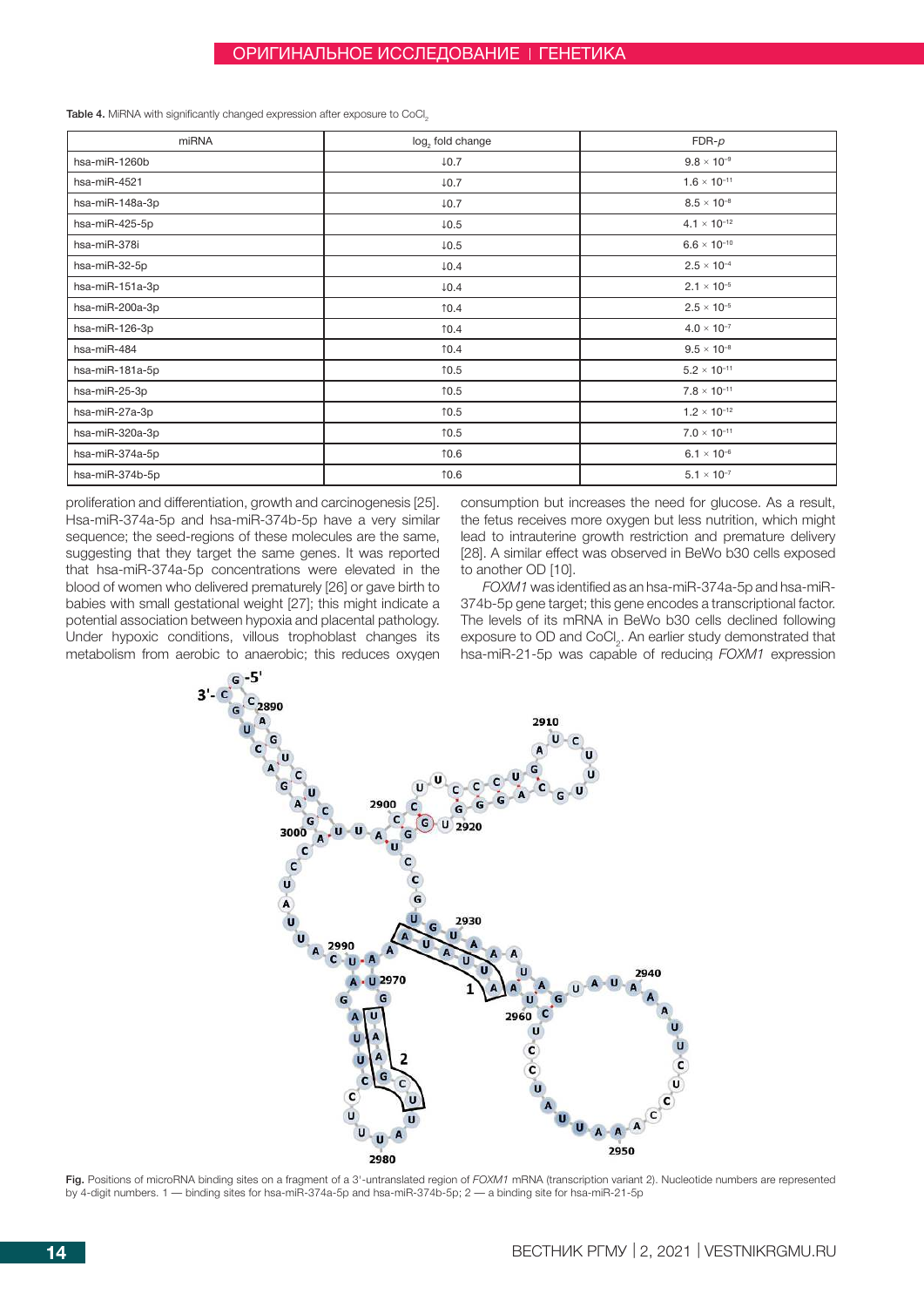and proliferation of HTR8/SVneo choriocarcinoma cells; in the setting of preeclampsia, hsa-miR-21-5p levels were increased and the expression of *FOXM1* was decreased in the placenta [16]. These reports are in good agreement with our findings. At the same time, a significant elevation of hsamiR-21-5p concentrations in BeWo b30 cells was observed only after exposure to OD, as opposed to CoCl<sub>2</sub>, suggesting the involvement of hsa-miR-374a-5p and hsa-miR-374b-5p in the regulation of *FOXM1* expression in our trophoblast model. According to the spatial principle, the proximity of binding sites implies competition between hsa-miR-21-5p and hsa-miR-374a-5p/hsa-miR-374b-5p, because in order for the complex of argonaute proteins with these miRNAs to interact with *FOXM1* mRNA, a significant steric strain is needed in the target mRNA sequence (see the Figure).

Impaired trophoblast invasion of the uterine wall and spiral arteries in the setting of preeclampsia might be explained by the reduced expression of *FOXM1* governed by hsa-miR-374b-5p, as was previously demonstrated for SiHa cervical cancer cells [15]. At < 3% oxygen level simulating physiological hypoxia, *FOXM1* expression in JEG-3 choriocarcinoma cells was initially high. But as the level of oxygen was falling, so was

#### **References**

- *1.* Yang C, Song G, Lim W. Effects of extracellular vesicles on placentation and pregnancy disorders. Reproduction. 2019; 158 (5): R189–96. DOI: 10.1530/REP-19-0147.
- *2.* Li H, Ouyang Y, Sadovsky E, Parks WT, Chu T, Sadovsky Y. Unique microRNA Signals in Plasma Exosomes from Pregnancies Complicated by Preeclampsia. Hypertension. 2020; 75 (3): 762– 71. DOI: 10.1161/HYPERTENSIONAHA.119.14081.
- *3.* Makarova J, Turchinovich A, Shkurnikov M, Tonevitsky A. Extracellular miRNAs and Cell–Cell Communication: Problems and Prospects. Trends Biochem Sci. 2021. DOI: 10.1016/j.tibs.2021.01.007.
- *4.* Makarova JA, Maltseva DV, Galatenko VV, Abbasi A, Maximenko DG, Grigoriev AI, et al. Exercise immunology meets MiRNAs. Exerc Immunol Rev. 2014; 20: 135–64.
- *5.* Nikulin SV, Knyazev EN, Gerasimenko TN, Shilin SA, Gazizov IN, Zakharova GS, et al. Impedance Spectroscopy and Transcriptome Analysis of Choriocarcinoma BeWo b30 as a Model of Human Placenta. Mol Biol. 2019; 53 (3): 411–8. DOI: 10.1134/ S0026893319030130.
- *6.* Nikulin SV, Knyazev EN, Gerasimenko TN, Shilin SA, Gazizov IN, Zakharova GS, et al. Non-Invasive Evaluation of Extracellular Matrix Formation in the Intestinal Epithelium. Bull Exp Biol Med. 2018; 166 (1): 35–8. DOI: 10.1007/s10517-018-4283-7.
- *7.* Samatov TR, Shkurnikov MU, Tonevitskaya SA, Tonevitsky AG. Modelling the metastatic cascade by in vitro microfluidic platforms. Prog Histochem Cytochem. 2015; 49 (4): 21–9. DOI: 10.1016/j. proghi.2015.01.001.
- *8.* Muñoz-Sánchez J, Chánez-Cárdenas ME. The use of cobalt chloride as a chemical hypoxia model. J Appl Toxicol. 2019; 39 (4): 556–70. DOI: 10.1002/jat.3749.
- *9.* Poloznikov AA, Khristichenko AY, Smirnova NA, Hushpulian DM, Gaisina IN, Osipyants AI, et al. Structural optimization of adaptaquin, a HIF prolyl hydroxylase inhibitor. Russ Chem Bull. 2019; 68 (1):168–73. DOI: 10.1007/s11172-019-2433-3.
- *10.* Knyazev EN, Zakharova GS, Astakhova LA, Tsypina IM, Tonevitsky AG, Sukhikh GT. Metabolic Reprogramming of Trophoblast Cells in Response to Hypoxia. Bull Exp Biol Med. 2019; 166 (3): 321–5. DOI: 10.1007/s10517-019-04342-1.
- *11.* Shkurnikov MY, Makarova YA, Knyazev EN, Fomicheva KA, Nyushko KM, Saribekyan EK, et al. Profile of microRNA in Blood Plasma of Healthy Humans. Bull Exp Biol Med. 2016; 160 (5): 632–4. DOI: 10.1007/s10517-016-3235-3.
- *12.* Love MI, Huber W, Anders S. Moderated estimation of fold

the expression of the gene. *FOXM1* knockdown suppressed JEG-3 cell migration, and the culture medium in which the cells had been grown inhibited angiogenesis in the culture of endothelial cells (HUVEC) [29].

## **CONCLUSIONS**

Our study demonstrates that exposure of BeWo b30 cells to oxyquinoline derivatives and cobalt (II) chloride may be used as a trophoblast hypoxia model. This was confirmed by the activation of key hypoxia-responsive genes. At the same time, the response of BeWo b30 cells to hypoxia manifesting in the changed miRNA expression varied significantly depending on the compound used to induce hypoxia. Both cobalt and the oxyquinoline derivative caused an increase in the expression of miR-374, suggesting its participation in response to hypoxia. The reduced expression of *FOXM1*, the gene target for the miR-374 family, suggests the role of miR-374 and *FOXM1* in the pathogenesis of impaired trophoblast invasion during placental development as a prerequisite for intrauterine growth restriction and preeclampsia.

change and dispersion for RNA-seq data with DESeq2. Genome Biol. 2014; 15 (12): 550. DOI: 10.1186/s13059-014-0550-8.

- *13.* Yang W, Rosenstiel P, Schulenburg H. aFold using polynomial uncertainty modelling for differential gene expression estimation from RNA sequencing data. BMC Genomics. 2019; 20 (1): 364. DOI: 10.1186/s12864-019-5686-1.
- *14.* Benita Y, Kikuchi H, Smith AD, Zhang MQ, Chung DC, Xavier RJ. An integrative genomics approach identifies Hypoxia Inducible Factor-1 (HIF-1)-target genes that form the core response to hypoxia. Nucleic Acids Res. 2009; 37 (14): 4587–602. DOI: 10.1093/nar/gkp425.
- *15.* Xia N, Tan W-F, Peng Q-Z, Cai H-N. MiR-374b reduces cell proliferation and cell invasion of cervical cancer through regulating FOXM1. Eur Rev Med Pharmacol Sci. 2019; 23 (2): 513–21. DOI: 10.26355/eurrev\_201901\_16863.
- *16.* Zhou F, Sun Y, Gao Q, Wang H. microRNA-21 regulates the proliferation of placental cells via FOXM1 in preeclampsia. Exp Ther Med. 2020; 20 (3): 1871–8. DOI: 10.3892/etm.2020.8930.
- *17.* Baumann MU, Zamudio S, Illsley NP. Hypoxic upregulation of glucose transporters in BeWo choriocarcinoma cells is mediated by hypoxia-inducible factor-1. Am J Physiol Cell Physiol. 2007; 293 (1): C477–85. DOI: 10.1152/ajpcell.00075.2007.
- *18.* Francois LN, Gorczyca L, Du J, Bircsak KM, Yen E, Wen X, et al. Down-regulation of the placental BCRP/ABCG2 transporter in response to hypoxia signaling. Placenta. 2017; 51: 57–63. DOI: 10.1016/j.placenta.2017.01.125.
- *19.* Hayashi M, Sakata M, Takeda T, Yamamoto T, Okamoto Y, Sawada K, et al. Induction of glucose transporter 1 expression through hypoxia-inducible factor 1alpha under hypoxic conditions in trophoblast-derived cells. J Endocrinol. 2004; 183 (1): 145–54. DOI: 10.1677/joe.1.05599.
- *20.* Fukasawa M, Tsuchiya T, Takayama E, Shinomiya N, Uyeda K, Sakakibara R, et al. Identification and characterization of the hypoxia-responsive element of the human placental 6-phosphofructo-2-kinase/fructose-2,6-bisphosphatase gene. J Biochem. 2004; 136 (3): 273–7. DOI: 10.1093/jb/mvh137.
- *21.* Gleadle JM, Ebert BL, Firth JD, Ratcliffe PJ. Regulation of angiogenic growth factor expression by hypoxia, transition metals, and chelating agents. Am J Physiol. 1995; 268 (6 Pt 1): C1362–8. DOI: 10.1152/ajpcell.1995.268.6.C1362.
- *22.* Hoffmeister T, Schwenke D, Wachsmuth N, Krug O, Thevis M, Byrnes WC, et al. Erythropoietic effects of low-dose cobalt application.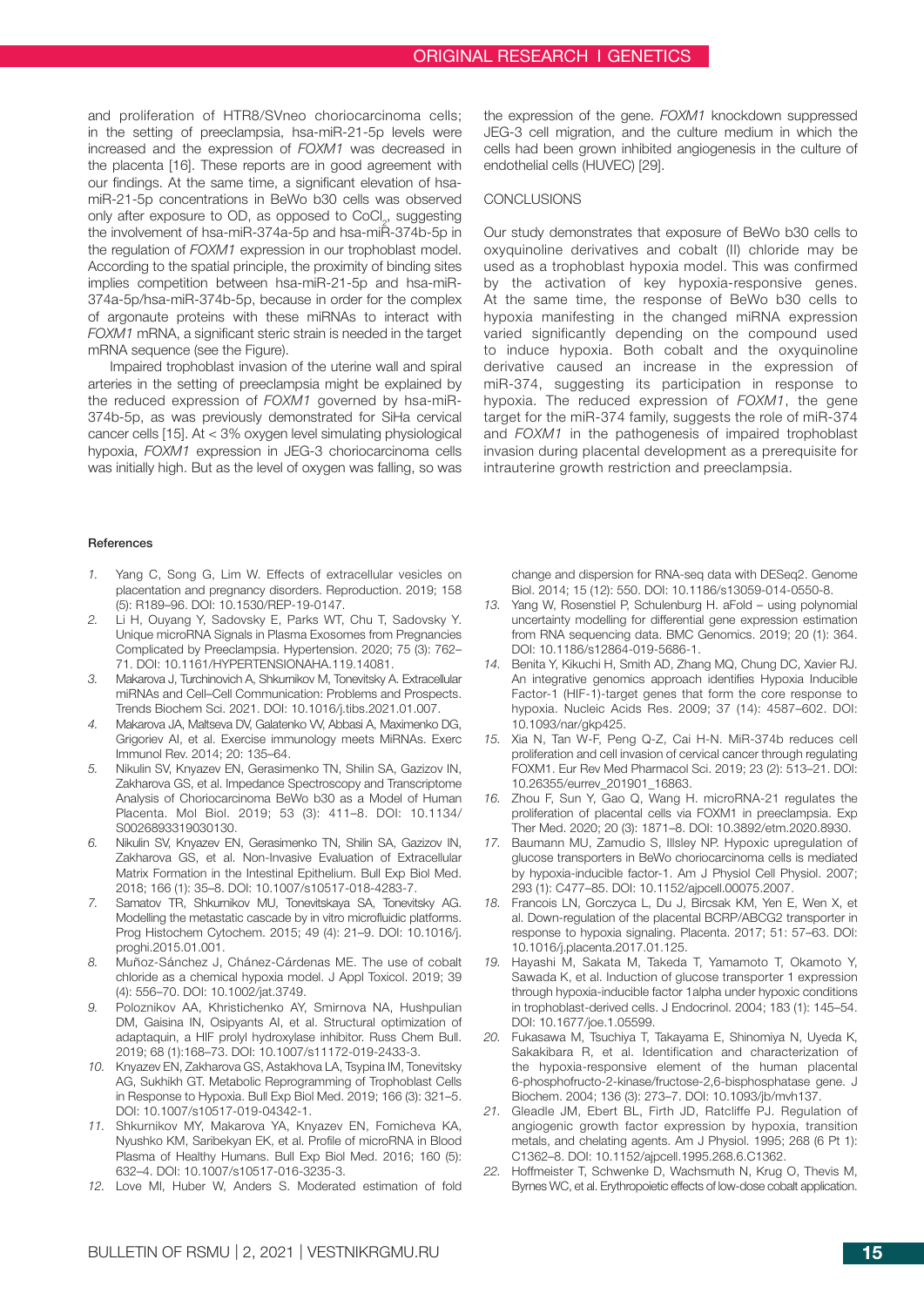Drug Test Anal. 2019; 11 (2): 200–7. DOI: 10.1002/dta.2478.

- *23.* Befani C, Mylonis I, Gkotinakou I-M, Georgoulias P, Hu C-J, Simos G, et al. Cobalt stimulates HIF-1-dependent but inhibits HIF-2-dependent gene expression in liver cancer cells. Int J Biochem Cell Biol. 2013; 45 (11): 2359–68. DOI: 10.1016/j. biocel.2013.07.025.
- *24.* Youssef HMG, Marei ES. Association of MicroRNA-210 and MicroRNA-155 with severity of preeclampsia. Pregnancy Hypertens. 2019; 17: 49–53. DOI: 10.1016/j.preghy.2019.05.010.
- *25.* Bian H, Zhou Y, Zhou D, Zhang Y, Shang D, Qi J. The latest progress on miR–374 and its functional implications in physiological and pathological processes. J Cell Mol Med. 2019; 23 (5): 3063–76. DOI: 10.1111/jcmm.14219.
- *26.* Cook J, Bennett PR, Kim SH, Teoh TG, Sykes L, Kindinger LM, et al. First Trimester Circulating MicroRNA Biomarkers Predictive of

### Литература

- *1.* Yang C, Song G, Lim W. Effects of extracellular vesicles on placentation and pregnancy disorders. Reproduction. 2019; 158 (5): R189–96. DOI: 10.1530/REP-19-0147.
- *2.* Li H, Ouyang Y, Sadovsky E, Parks WT, Chu T, Sadovsky Y. Unique microRNA Signals in Plasma Exosomes from Pregnancies Complicated by Preeclampsia. Hypertension. 2020; 75 (3): 762– 71. DOI: 10.1161/HYPERTENSIONAHA.119.14081.
- *3.* Makarova J, Turchinovich A, Shkurnikov M, Tonevitsky A. Extracellular miRNAs and Cell–Cell Communication: Problems and Prospects. Trends Biochem Sci. 2021. DOI: 10.1016/j.tibs.2021.01.007.
- *4.* Makarova JA, Maltseva DV, Galatenko VV, Abbasi A, Maximenko DG, Grigoriev AI, et al. Exercise immunology meets MiRNAs. Exerc Immunol Rev. 2014; 20: 135–64.
- *5.* Nikulin SV, Knyazev EN, Gerasimenko TN, Shilin SA, Gazizov IN, Zakharova GS, et al. Impedance Spectroscopy and Transcriptome Analysis of Choriocarcinoma BeWo b30 as a Model of Human Placenta. Mol Biol. 2019; 53 (3): 411–8. DOI: 10.1134/ S0026893319030130.
- *6.* Nikulin SV, Knyazev EN, Gerasimenko TN, Shilin SA, Gazizov IN, Zakharova GS, et al. Non-Invasive Evaluation of Extracellular Matrix Formation in the Intestinal Epithelium. Bull Exp Biol Med. 2018; 166 (1): 35–8. DOI: 10.1007/s10517-018-4283-7.
- *7.* Samatov TR, Shkurnikov MU, Tonevitskaya SA, Tonevitsky AG. Modelling the metastatic cascade by in vitro microfluidic platforms. Prog Histochem Cytochem. 2015; 49 (4): 21–9. DOI: 10.1016/j. proghi.2015.01.001.
- *8.* Muñoz-Sánchez J, Chánez-Cárdenas ME. The use of cobalt chloride as a chemical hypoxia model. J Appl Toxicol. 2019; 39 (4): 556–70. DOI: 10.1002/jat.3749.
- *9.* Poloznikov AA, Khristichenko AY, Smirnova NA, Hushpulian DM, Gaisina IN, Osipyants AI, et al. Structural optimization of adaptaquin, a HIF prolyl hydroxylase inhibitor. Russ Chem Bull. 2019; 68 (1):168–73. DOI: 10.1007/s11172-019-2433-3.
- *10.* Knyazev EN, Zakharova GS, Astakhova LA, Tsypina IM, Tonevitsky AG, Sukhikh GT. Metabolic Reprogramming of Trophoblast Cells in Response to Hypoxia. Bull Exp Biol Med. 2019; 166 (3): 321–5. DOI: 10.1007/s10517-019-04342-1.
- *11.* Shkurnikov MY, Makarova YA, Knyazev EN, Fomicheva KA, Nyushko KM, Saribekyan EK, et al. Profile of microRNA in Blood Plasma of Healthy Humans. Bull Exp Biol Med. 2016; 160 (5): 632–4. DOI: 10.1007/s10517-016-3235-3.
- *12.* Love MI, Huber W, Anders S. Moderated estimation of fold change and dispersion for RNA-seq data with DESeq2. Genome Biol. 2014; 15 (12): 550. DOI: 10.1186/s13059-014-0550-8.
- *13.* Yang W, Rosenstiel P, Schulenburg H. aFold using polynomial uncertainty modelling for differential gene expression estimation from RNA sequencing data. BMC Genomics. 2019; 20 (1): 364. DOI: 10.1186/s12864-019-5686-1.
- *14.* Benita Y, Kikuchi H, Smith AD, Zhang MQ, Chung DC, Xavier RJ. An integrative genomics approach identifies Hypoxia Inducible Factor-1 (HIF-1)-target genes that form the core response to hypoxia. Nucleic Acids Res. 2009; 37 (14): 4587–602. DOI: 10.1093/nar/gkp425.

Subsequent Preterm Delivery and Cervical Shortening. Sci Rep. 2019; 9 (1): 5861. DOI: 10.1038/s41598-019-42166-1.

- *27.* Kim SH, MacIntyre DA, Binkhamis R, Cook J, Sykes L, Bennett PR, et al. Maternal plasma miRNAs as potential biomarkers for detecting risk of small-for-gestational-age births. EBioMedicine. 2020; 62: 103145. DOI: 10.1016/j.ebiom.2020.103145.
- *28.* Illsley NP, Caniggia I, Zamudio S. Placental metabolic reprogramming: do changes in the mix of energy-generating substrates modulate fetal growth? Int J Dev Biol. 2010; 54 (2–3): 409–19. DOI: 10.1387/ijdb.082798ni.
- *29.* Monteiro LJ, Cubillos S, Sanchez M, Acuña-Gallardo S, Venegas P, Herrera V, et al. Reduced FOXM1 Expression Limits Trophoblast Migration and Angiogenesis and Is Associated With Preeclampsia. Reprod Sci. 2019; 26 (5): 580–90. DOI: 10.1177/1933719118778798.
- *15.* Xia N, Tan W-F, Peng Q-Z, Cai H-N. MiR-374b reduces cell proliferation and cell invasion of cervical cancer through regulating FOXM1. Eur Rev Med Pharmacol Sci. 2019; 23 (2): 513–21. DOI: 10.26355/eurrev\_201901\_16863.
- *16.* Zhou F, Sun Y, Gao Q, Wang H. microRNA-21 regulates the proliferation of placental cells via FOXM1 in preeclampsia. Exp Ther Med. 2020; 20 (3): 1871–8. DOI: 10.3892/etm.2020.8930.
- *17.* Baumann MU, Zamudio S, Illsley NP. Hypoxic upregulation of glucose transporters in BeWo choriocarcinoma cells is mediated by hypoxia-inducible factor-1. Am J Physiol Cell Physiol. 2007; 293 (1): C477–85. DOI: 10.1152/ajpcell.00075.2007.
- *18.* Francois LN, Gorczyca L, Du J, Bircsak KM, Yen E, Wen X, et al. Down-regulation of the placental BCRP/ABCG2 transporter in response to hypoxia signaling. Placenta. 2017; 51: 57–63. DOI: 10.1016/j.placenta.2017.01.125.
- *19.* Hayashi M, Sakata M, Takeda T, Yamamoto T, Okamoto Y, Sawada K, et al. Induction of glucose transporter 1 expression through hypoxia-inducible factor 1alpha under hypoxic conditions in trophoblast-derived cells. J Endocrinol. 2004; 183 (1): 145–54. DOI: 10.1677/joe.1.05599.
- *20.* Fukasawa M, Tsuchiya T, Takayama E, Shinomiya N, Uyeda K, Sakakibara R, et al. Identification and characterization of the hypoxia-responsive element of the human placental 6-phosphofructo-2-kinase/fructose-2,6-bisphosphatase gene. J Biochem. 2004; 136 (3): 273–7. DOI: 10.1093/jb/mvh137.
- *21.* Gleadle JM, Ebert BL, Firth JD, Ratcliffe PJ. Regulation of angiogenic growth factor expression by hypoxia, transition metals, and chelating agents. Am J Physiol. 1995; 268 (6 Pt 1): C1362–8. DOI: 10.1152/ajpcell.1995.268.6.C1362.
- *22.* Hoffmeister T, Schwenke D, Wachsmuth N, Krug O, Thevis M, Byrnes WC, et al. Erythropoietic effects of low-dose cobalt application. Drug Test Anal. 2019; 11 (2): 200–7. DOI: 10.1002/dta.2478.
- *23.* Befani C, Mylonis I, Gkotinakou I-M, Georgoulias P, Hu C-J, Simos G, et al. Cobalt stimulates HIF-1-dependent but inhibits HIF-2-dependent gene expression in liver cancer cells. Int J Biochem Cell Biol. 2013; 45 (11): 2359–68. DOI: 10.1016/j. biocel.2013.07.025.
- *24.* Youssef HMG, Marei ES. Association of MicroRNA-210 and MicroRNA-155 with severity of preeclampsia. Pregnancy Hypertens. 2019; 17: 49–53. DOI: 10.1016/j.preghy.2019.05.010.
- *25.* Bian H, Zhou Y, Zhou D, Zhang Y, Shang D, Qi J. The latest progress on miR–374 and its functional implications in physiological and pathological processes. J Cell Mol Med. 2019; 23 (5): 3063–76. DOI: 10.1111/jcmm.14219.
- *26.* Cook J, Bennett PR, Kim SH, Teoh TG, Sykes L, Kindinger LM, et al. First Trimester Circulating MicroRNA Biomarkers Predictive of Subsequent Preterm Delivery and Cervical Shortening. Sci Rep. 2019; 9 (1): 5861. DOI: 10.1038/s41598-019-42166-1.
- *27.* Kim SH, MacIntyre DA, Binkhamis R, Cook J, Sykes L, Bennett PR, et al. Maternal plasma miRNAs as potential biomarkers for detecting risk of small-for-gestational-age births. EBioMedicine. 2020; 62: 103145. DOI: 10.1016/j.ebiom.2020.103145.
- *28.* Illsley NP, Caniggia I, Zamudio S. Placental metabolic